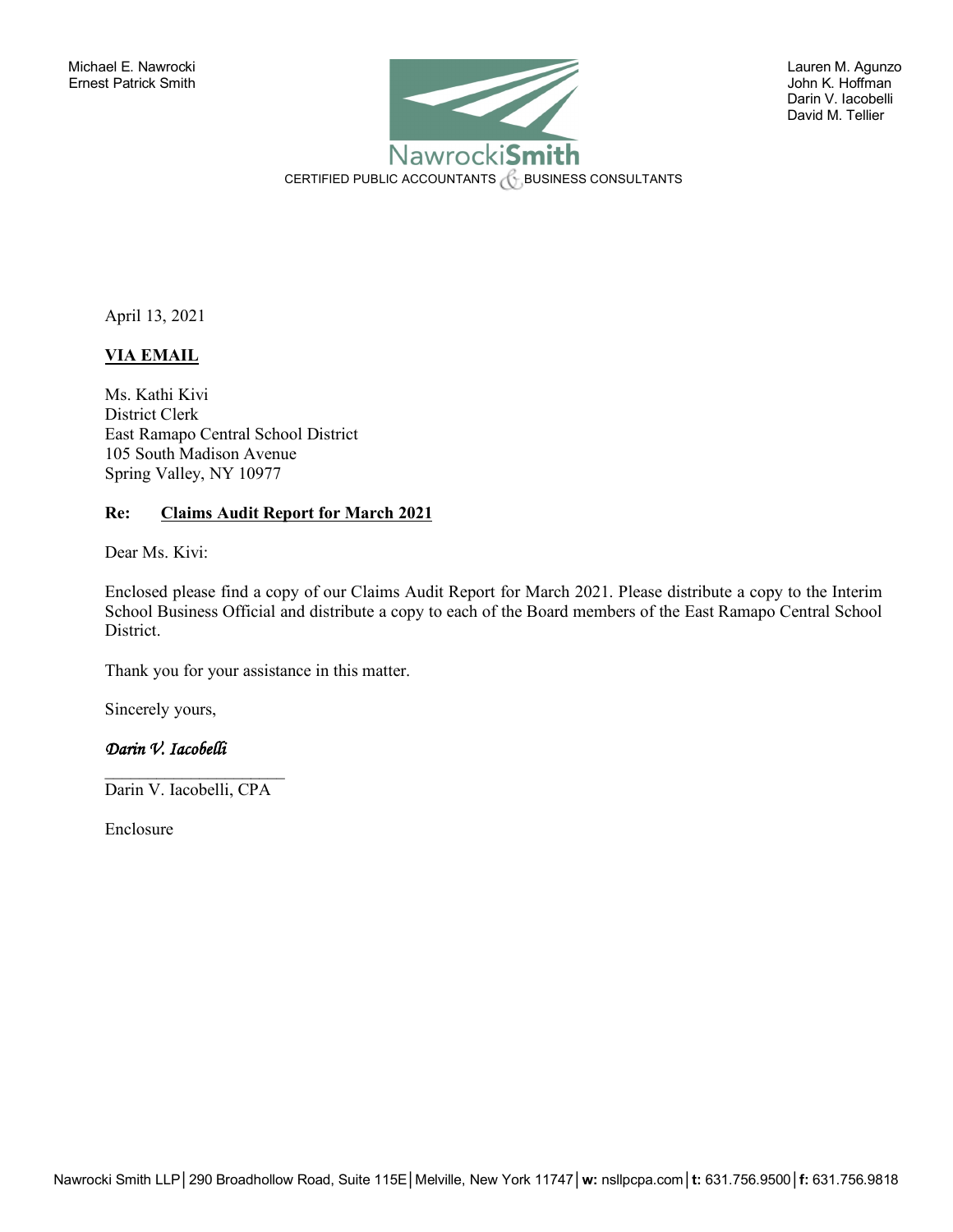

 Darin V. Iacobelli David M. Tellier

April 13, 2021

## **VIA EMAIL**

Board of Education East Ramapo Central School District 105 South Madison Avenue Spring Valley, NY 10977

## *Re: Claims Audit Report for the Month of March 1, 2021 through March 31, 2021*

Board of Education:

We have completed our claims auditing services to the East Ramapo Central School District covering the time period of March 1, 2021 through March 31, 2021. The services we performed, as outlined within our proposal, include reviewing all claims against the District. The purpose of this report is to update the Board of Education on work performed to date, our findings, and recommendations.

For ease of reference we have categorized the remainder of this report as follow:

## **Claims Audit Services**

## **Exhibits**

## **CLAIMS AUDIT SERVICES**

The claims audit services performed on each claim against the District consisted of:

- 1. Verification of the accuracy of invoices and claim forms.
- 2. Ensuring proper approval of all purchases; checking that purchases constitute legal expenses of the school district.
- 3. Determining that purchase orders have been issued in accordance with Board of Education policy, and applicable state law.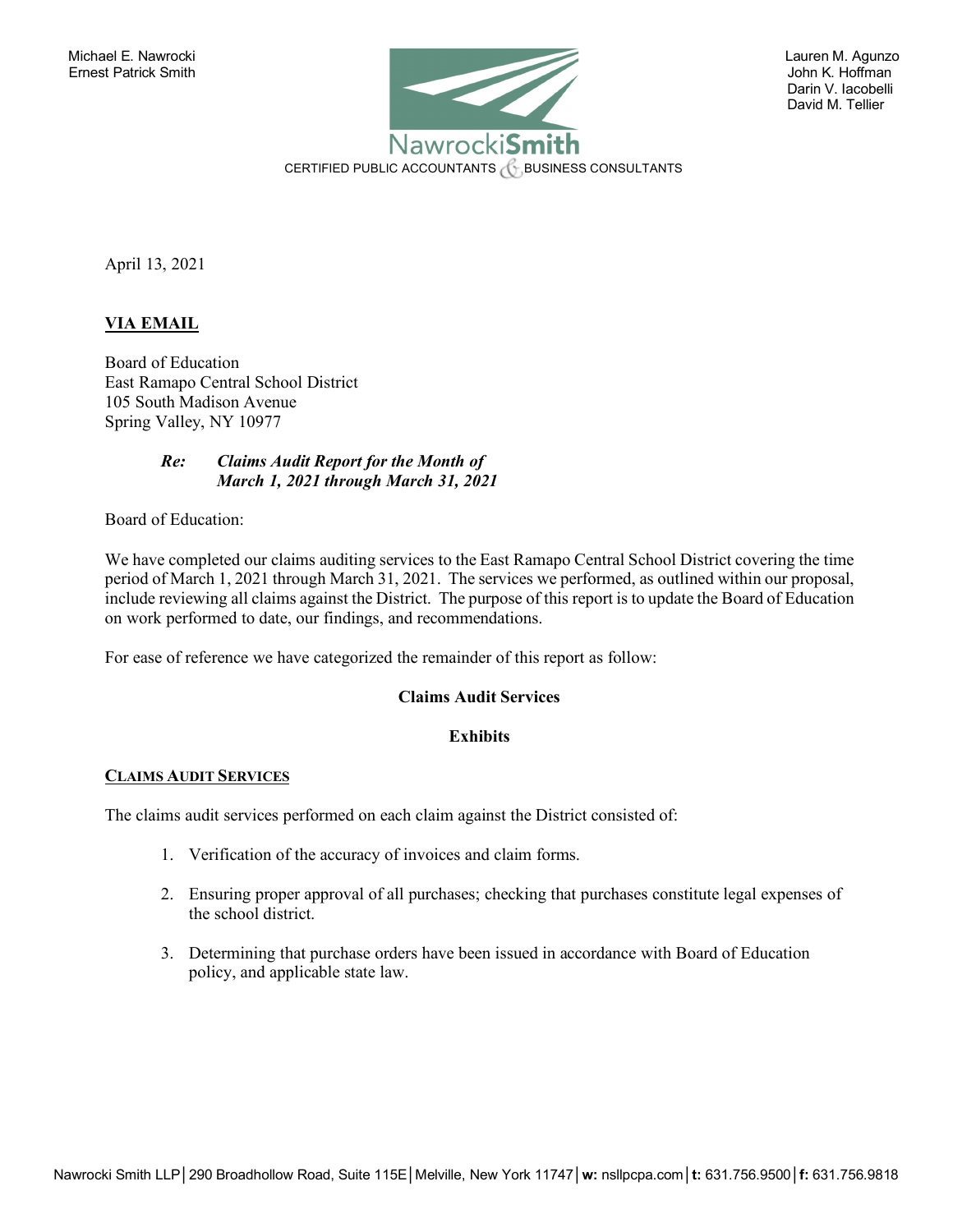# Nawrocki**Smith**

*Board of Education East Ramapo Central School District April 13, 2021 Page 2*

## *Re: Claims Audit Report for the Month of March 1, 2021 through March 31, 2021*

- 4. Comparison of invoices or claims with previously approved contracts.
- 5. Reviewing price extensions, claiming of applicable discounts, inclusion of shipping and freight charges.
- 6. Approving all charges that are presented for payment which are supported with documentary evidence indicating compliance with all pertinent laws, policies and regulations.

Over the time period of March 1, 2021 through March 31, 2021 we have audited **1,687** claims against the District in the amount of **\$14,105,143.52** (See attached Exhibit I). We made inquiries and/or observations into **20** claims in the amount of **\$87,606.26**. It should be noted that currently, there are no outstanding inquiries in regard to the audit of claims made against the District for the period of July 1, 2020 through March 31, 2021. We have summarized the inquiries and/or observations as well as the resolutions within Exhibit II.

Please note that for comparative purposes, we have attached Exhibit II – "Summary of Inquiries/Resolutions" for each of the prior months, if applicable.

We trust that the foregoing comments are clear. If you have any questions or you would like to discuss this matter further, please contact me at 631-756-9500.

Very truly yours,

*Nawrocki Smith LLP*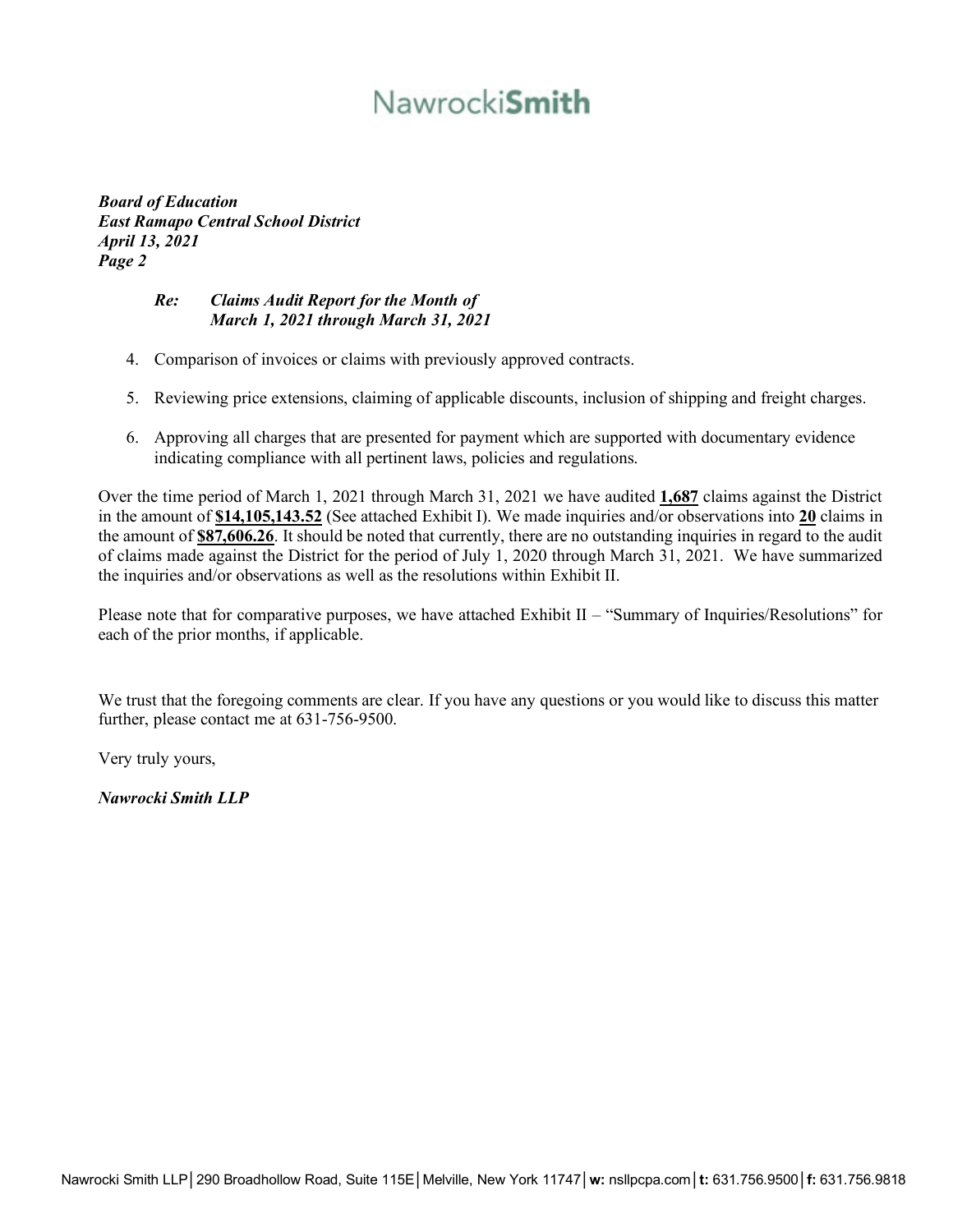| Legend:                  |                     |
|--------------------------|---------------------|
| $\overline{A}$ - General | H - Capital         |
| C - School Lunch         | TA - Trust & Agency |
| F - Special Aid          | CM - Scholarship    |

| <b>Check Date</b> | <b>Audit Date</b> | Warrant# | Fund | # of   | \$ Value of Checks # of Inquiries |    | \$ Value of      | # of Resolved    | # of Outstanding         | <b>Check Sequence</b> |
|-------------------|-------------------|----------|------|--------|-----------------------------------|----|------------------|------------------|--------------------------|-----------------------|
|                   |                   |          |      | Checks |                                   |    | <b>Inquiries</b> | <b>Inquiries</b> | <b>Inquiries</b>         |                       |
| 03/03/21          | 03/10/21          | 138      |      |        | 117,060.64                        |    |                  |                  | $\overline{\phantom{a}}$ | 416022-416023         |
| 03/10/21          | 03/10/21          | 143      |      | 123    | 962,634.56                        |    | 67,597.61        | 13               |                          | 416024-416146         |
| 03/10/21          | 03/10/21          | 145      |      | 22     | 2,292,152.28                      |    | 1.650.00         |                  | $\overline{\phantom{a}}$ | 416147-416168         |
| 03/10/21          | 03/10/21          | 140      |      |        | 4,620.00                          |    |                  |                  | $\overline{\phantom{a}}$ | 16471-16472           |
| 03/10/21          | 03/10/21          | 146      |      | $\leq$ | 638,804.66                        |    | 421.00           |                  | $\sim$                   | 54059-54109           |
| 03/10/21          | 03/10/21          | 144      |      |        | 7.594.47                          |    | 4,419.00         |                  |                          | 416-419               |
| 03/10/21          | 03/10/21          | 141      | TA   |        | 52,748.43                         |    |                  |                  |                          | 37391-37392           |
| <b>TOTAL</b>      |                   |          |      | 206    | 4,075,615,04                      | 16 | 74,087.61        | 16               | $\sim$                   |                       |

**Claims Audit By Fund East Ramapo Central School District Exhibit I March 2021**

| <b>Check Date</b> | <b>Audit Date</b> | Warrant# | Fund | # of          | \$ Value of Checks # of Inquiries |              | \$ Value of      | # of Resolved            | # of Outstanding         | <b>Check Sequence</b> |
|-------------------|-------------------|----------|------|---------------|-----------------------------------|--------------|------------------|--------------------------|--------------------------|-----------------------|
|                   |                   |          |      | <b>Checks</b> |                                   |              | <b>Inquiries</b> | <b>Inquiries</b>         | <b>Inquiries</b>         |                       |
| 03/17/21          | 03/17/21          | 150      |      | 63            | 3.421.705.22                      |              | 141.80           |                          | $\overline{\phantom{a}}$ | 416169-416231         |
| 03/17/21          | 03/17/21          | 151      |      |               | 1.264.680.39                      |              |                  |                          | $\sim$                   | 416232-416238         |
| 03/17/21          | 03/17/21          | 152      |      | 135           | 314,559.25                        |              |                  |                          | $\overline{\phantom{a}}$ | 416239-416373         |
| 03/31/21          | 03/17/21          | 153      |      | 1098          | 645,058.00                        |              |                  |                          |                          | 416374-417471         |
| 03/17/21          | 03/17/21          | 148      |      |               | 441, 317. 75                      |              | -                | $\overline{\phantom{a}}$ | $\overline{\phantom{a}}$ | 16473                 |
| 03/17/21          | 03/17/21          | 147      |      |               | 1.314.947.24                      |              | 7,000.00         |                          |                          | 54110-54142           |
| 03/17/21          | 03/17/21          | 149      |      |               | 469.77                            |              |                  |                          |                          | 420                   |
|                   | <b>TOTAL</b>      |          |      | 1338          | 7,402,737.62                      | $\mathbf{2}$ | 7,141.80         |                          | <b>.</b>                 |                       |

| <b>Check Date</b> | <b>Audit Date</b> | Warrant# | Fund | # of          | Value of Checks # of Inquiries |  | \$ Value of      | # of Resolved    | # of Outstanding | <b>Check Sequence</b> |
|-------------------|-------------------|----------|------|---------------|--------------------------------|--|------------------|------------------|------------------|-----------------------|
|                   |                   |          |      | <b>Checks</b> |                                |  | <b>Inquiries</b> | <b>Inquiries</b> | <b>Inquiries</b> |                       |
| 03/24/21          | 03/24/21          | 157      |      |               | 356,189.63                     |  |                  | ۰                |                  | 417472-417476         |
| 03/24/21          | 03/24/21          | 158      |      | 107           | 1.712.572.66                   |  | 6,376.85         |                  |                  | 417477-417583         |
| 03/24/21          | 03/24/21          | 156      |      | 30            | 505,721.84                     |  |                  | ۰                |                  | 54143-54172           |
| 03/24/21          | 03/24/21          | 155      |      |               | 52,306.73                      |  |                  |                  |                  | 37427                 |
| <b>TOTAL</b>      |                   |          |      | 143           | 2.626,790.86                   |  | 6.376.85         |                  |                  |                       |
|                   |                   |          |      |               |                                |  |                  |                  |                  |                       |

**1687 \$** 14,105,143.52 **20 \$** 87,606.26 **20** 

### \*Payroll Warrants are included for informational purposes only and have not been reviewed.

**GRAND TOTAL**

| <b>Check Date</b> | <b>Pavroll Run</b> | Warrant# |      | $#$ of        |              | Value of Checks # of Inquiries | <sup><i><b>v</b></i></sup> Value of | # of Resolved    | # of Outstanding | <b>Check Sequence</b> |
|-------------------|--------------------|----------|------|---------------|--------------|--------------------------------|-------------------------------------|------------------|------------------|-----------------------|
|                   | Date               |          | Fund | <b>Checks</b> |              |                                | <b>Inquiries</b>                    | <b>Inquiries</b> | <b>Inquiries</b> |                       |
| 03/04/21          | 03/04/21           | 139      | IΑ   |               | 29,058.96    |                                |                                     |                  |                  | Wires                 |
| 03/12/21          | 03/12/21           | 142      |      |               | 2,146,547.49 |                                |                                     |                  |                  | 37393-37409; Wires    |
| 03/26/21          | 03/26/21           | 154      |      |               | 2.200.887.32 |                                |                                     |                  |                  | 37410-37426; Wires    |
|                   | <b>TOTAL</b>       |          |      | 90            | 4.376.493.77 |                                |                                     |                  |                  |                       |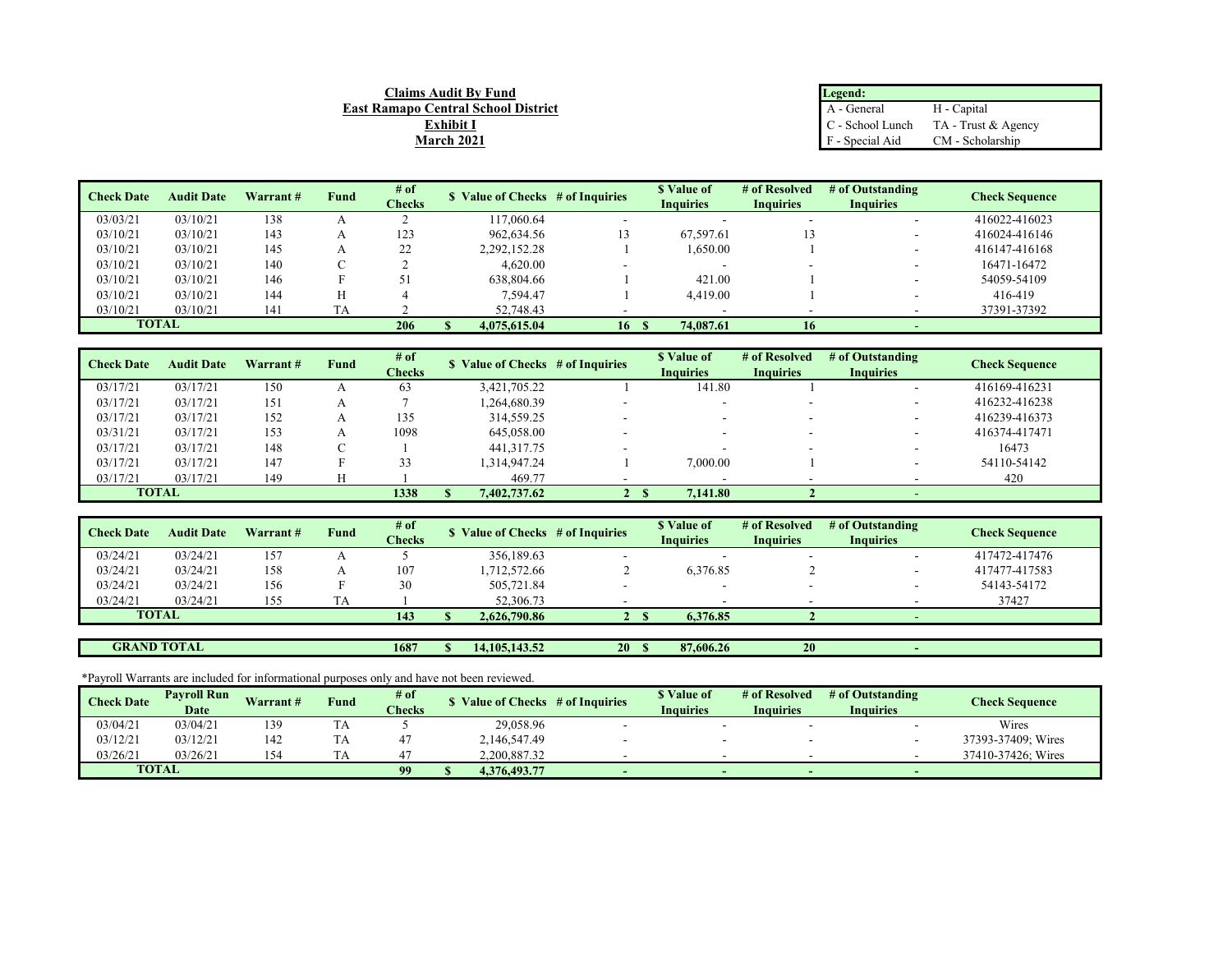#### **East Ramapo Central School District Claims Audit - Analysis by Number of Inquiries & Dollar Value Summary of Inquiries / Resolutions and Percentage of Total Claims & Dollar Value of Claims Exhibit II 2020 / 2021 YTD**

| <b>Reason For Inquiry</b>                 | <b>Resolution</b>                | $Jul-20$ |         | $Aug-20$ |             | $Sep-20$                 |         | $Oct-20$                 |          | $Nov-20$ |          | <b>Dec-20</b> |          |
|-------------------------------------------|----------------------------------|----------|---------|----------|-------------|--------------------------|---------|--------------------------|----------|----------|----------|---------------|----------|
| Incorrect accounts payable amount         | Amount adjusted prior to payment |          | 0.00%   |          | 2.38%       |                          | 0.16%   |                          | 0.36%    |          | 1.13%    |               | 0.07%    |
| Paid sales tax                            | Amount adjusted prior to payment |          | 0.00%   |          | $0.00\%$    |                          | 0.00%   |                          | $0.00\%$ |          | $0.00\%$ |               | $0.00\%$ |
| Incorrect remittance address              | Address verified                 |          | 0.00%   |          | 1.59%       |                          | 0.23%   |                          | 0.73%    |          | $0.00\%$ |               | 0.07%    |
| Insufficient supporting documentation     | Documentation provided           |          | 0.00%   |          | 0.79%       |                          | 0.00%   | $\sim$                   | $0.00\%$ |          | $0.00\%$ |               | $0.00\%$ |
| Invoice date precedes purchase order date | Noted by Business Office         | 15       | 4.17%   |          | 9.52%       |                          | 0.62%   |                          | 8.00%    | 47       | 13.28%   | 33            | 2.27%    |
| Invoice over 90 days outstanding          | Verified not a duplicate payment |          | 0.83%   |          | 6.35%       |                          | 0.31%   | 10.                      | 3.64%    | 14       | 3.95%    |               | 0.28%    |
| Missing receiving or approval signature   | n/a                              |          | 0.00%   | $\sim$   | 0.00%       |                          | 0.00%   | $\overline{\phantom{a}}$ | $0.00\%$ |          | $0.00\%$ |               | $0.00\%$ |
| Not an original invoice or receipt        | Copy or fax accepted             |          | 0.83%   |          | $0.79\%$    |                          | 0.00%   |                          | 0.73%    |          | $0.00\%$ |               | $0.00\%$ |
| Receipts not itemized                     | n/a                              |          | 0.00%   |          | $0.00\%$    | $\overline{\phantom{a}}$ | 0.00%   | $\sim$                   | $0.00\%$ |          | $0.00\%$ | $\sim$        | $0.00\%$ |
| Total Number (#) of Inquiries             |                                  | 21       | 5.83%   |          | 27 21.43%   | 17                       | 1.32%   | 37                       | 13.45%   | 65       | 18.36%   | 39            | 2.68%    |
| <b>Total Claims Audited</b>               |                                  | 360      | 100.00% |          | 126 100.00% | 1.290                    | 100.00% | 275                      | 100.00%  | 354      | 100.00%  | 1,453         | 100.00%  |
| <b>Total Outstanding Inquiries</b>        |                                  | none     |         | none     |             | none                     |         | none                     |          | none     |          | none          |          |

| <b>Reason For Inquiry</b>                 | <b>Resolution</b>                 | Jul-20                   |          | Aug-20       |          | $Sep-20$      |         | <b>Oct-20</b> |         | $Nov-20$      |          | <b>Dec-20</b>            |          |
|-------------------------------------------|-----------------------------------|--------------------------|----------|--------------|----------|---------------|---------|---------------|---------|---------------|----------|--------------------------|----------|
| Incorrect accounts payable amount*        | Amount adjusted prior to payment* |                          | 0.00%    | 353,136.41   | 9.11%    | 3,452.85      | 0.03%   | 146.91        | 0.00%   | 8,727.3       | 0.07%    | 25,382.00                | 0.14%    |
| Paid sales tax*                           | Amount adjusted prior to payment* |                          | $0.00\%$ |              | 0.00%    |               | 0.00%   |               | 0.00%   |               | $0.00\%$ |                          | 0.00%    |
| Incorrect remittance address              | Address verified                  |                          | 0.00%    | 24,267.29    | 0.63%    | 212,031.52    | 2.02%   | 332.0         | 0.00%   |               | $0.00\%$ | 500.00                   | $0.00\%$ |
| Insufficient supporting documentation     | Documentation provided            |                          | 0.00%    | 7,300.00     | 0.19%    |               | 0.00%   |               | 0.00%   |               | $0.00\%$ |                          | $0.00\%$ |
| Invoice date precedes purchase order date | Noted by Business Office          | 66,391.79                | 0.65%    | 139,382.54   | 3.59%    | 169,517.65    | 1.61%   | 408,234.2     | 2.26%   | 3.243.276.5   | 24.64%   | 2,193,026.10             | 12.32%   |
| Invoice over 90 days outstanding          | Verified not a duplicate payment  | 122,001.00               | 1.19%    | 3,112.77     | 0.08%    | 1,901,066.07  | 18.07%  | 1,829,196.44  | 10.12%  | 369,729.33    | 2.81%    | 78,716.39                | 0.44%    |
| Missing receiving or approval signature   | n/a                               |                          | 0.00%    | $\sim$       | 0.00%    |               | 0.00%   |               | 0.00%   |               | $0.00\%$ | $\overline{\phantom{a}}$ | 0.00%    |
| Not an original invoice or receipt        | Copy or fax accepted              | 2.638.01                 | 0.03%    | 16.60        | $0.00\%$ |               | 0.00%   | .900.50       | 0.01%   |               | $0.00\%$ |                          | $0.00\%$ |
| Receipts not itemized                     | n/a                               | $\overline{\phantom{0}}$ | 0.00%    |              | 0.00%    |               | 0.00%   |               | 0.00%   |               | $0.00\%$ |                          | $0.00\%$ |
| <b>Total Value (\$) of Inquiries</b>      |                                   | 191.030.80               | 1.87%    | 527,215.61   | 13.60%   | 2.286.068.09  | 21.73%  | 2,239,810.07  | ، 2.39% | 3.621.733.21  | 27.52%   | 2.297.624.49             | 12.91%   |
| <b>Total Claims Audited</b>               |                                   | 10.218.268.19            | 100.00%  | 3,877,797.93 | 100.00%  | 10,520,807.07 | 100.00% | 18,075,880.21 | 100.00% | 13.161.881.76 | 100.00%  | 17,795,288.66            | 100.00%  |
|                                           |                                   |                          |          |              |          |               |         |               |         |               |          |                          |          |
| <b>Total Outstanding Inquiries</b>        |                                   | none                     |          | none         |          | none          |         | none          |         | none          |          | none                     |          |

 **\* Note:** Inquiry Amounts for each month reflect the entire check amounts associated with each incorrect accounts payable amount and paid sales tax inquires.

The table below reflects each month's actual net adjustment for incorrect accounts payable amount and paid sales tax inquiries.

| <b>Reason For Inquiry</b>                      | <b>Resolution</b>                    | $-1.20$<br>Jul-2 |         | $A$ ug-2 $\rho$   |         | $Sen-20$      |          | $Oct-20$      |          | $Nov-2$      |           | Dec-2         |         |
|------------------------------------------------|--------------------------------------|------------------|---------|-------------------|---------|---------------|----------|---------------|----------|--------------|-----------|---------------|---------|
| Incorrect accounts payable amount <sup>*</sup> | adjusted prior to payment'<br>Amount |                  | $.00\%$ | $,126.30^{\circ}$ | 0.18%   | .306.00)      | $-0.01%$ | (9.98)        | 0.009    | 63.49        | I 00%     | 0.10          |         |
| Paid sales tax*                                | adjusted prior to payment*<br>Amount |                  | 1.00%   |                   | 0.00%   |               | $0.00\%$ |               | $0.00\%$ |              | $0.00\%$  |               |         |
| <b>Total Claims Audited</b>                    |                                      | 10.218.268.19    | 100.00% | 3,870,671.6?      | 100.00% | .0.519.501.07 | 100.00%  | 18,075,870.23 | ,00,00%  | 3,161,945.25 | $00.00\%$ | 17,795,288.76 | 100.00% |